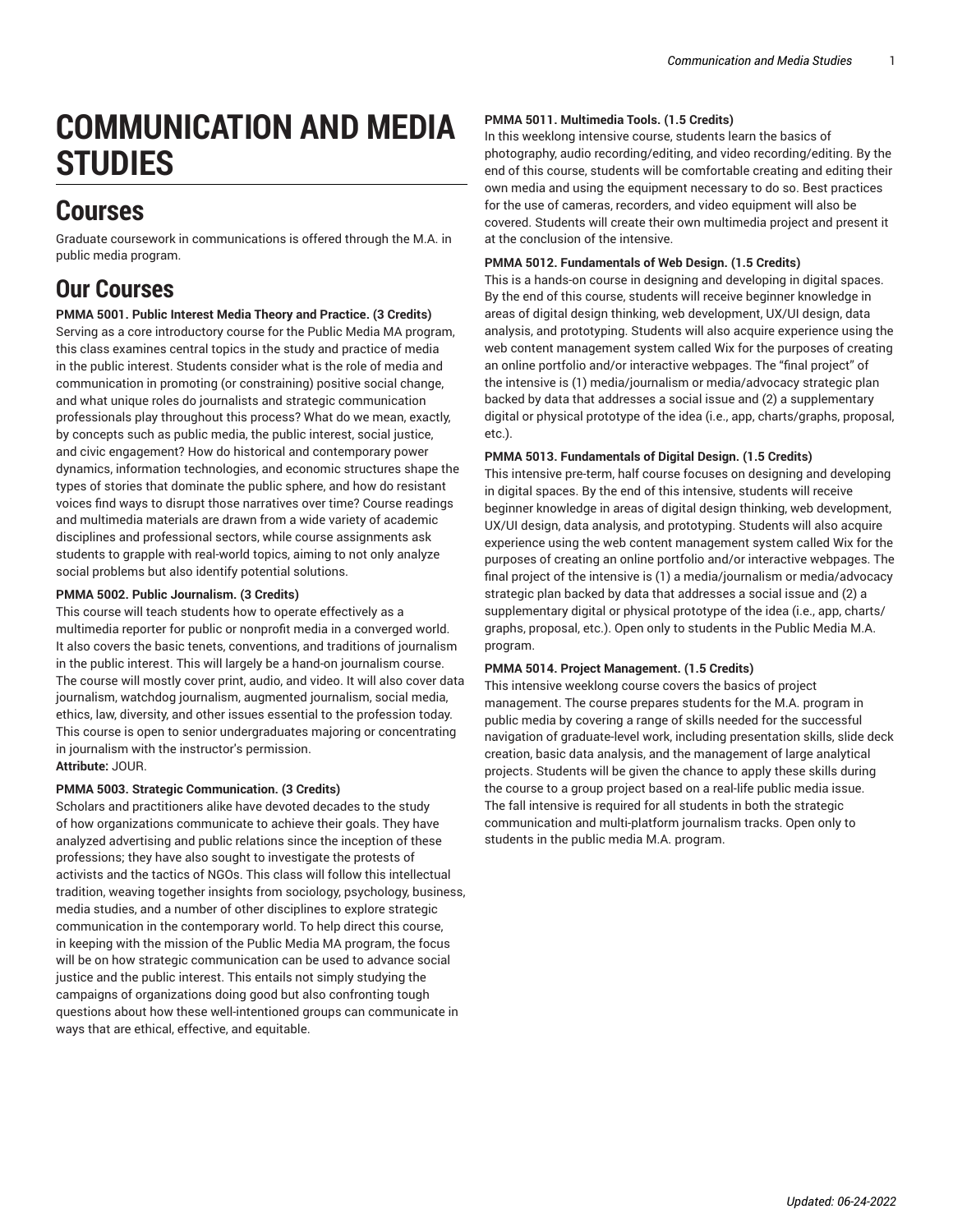## **PMMA 5101. Freedom of Expression. (3 Credits)**

This course examines the history and theory of freedom of expression in the United States. We will trace the philosophical and political origins of free speech, examining key assumptions about human nature, individual liberty, and the role of government in a Democracy underlying the First Amendment. The Constitutional Framers gave us an incredible gift of freedom. But with that freedom comes responsibility. This class explores that tension. When, if ever, should expression be regulated in a Democratic society? When should the rights of the individual be curtailed to protect the group? Should all forms of media have the same degree of freedom? What special challenges are posed by the development of new communication technologies? Are there any types of speech that should be restricted? If so, which ones, and who should decide? Are there certain circumstances when free speech should be curtailed in order to support other interests, such as diversity, equality or respect for differences in religious beliefs? Should limits on speech be allowed in the name of national security? Should certain forms of expression be prohibited during wartime? What kind of restrictions can be placed on public protests? Should propaganda be legal? An investigation of our nation's history – and the major Supreme Court cases dealing with freedom of expression – suggests that despite often lofty rhetoric about liberty. Americans actually have a great deal of ambivalence about free speech. By studying the application of First Amendment theory to various situations, such as flag burning, hate speech, restrictions on public protests, leaks of classified material and dissent during wartime, we will explore just how much freedom we actually have, and how much we really want to have.

**Attributes:** CEED, CENS, PMTC, PSIC.

## **PMMA 5102. Press, Politics, and Public Policy. (3 Credits)**

This course covers the interaction between the American mass media, politics, and public policymaking. We examine some of the most important interactions between the press and politicians to answer questions about the role of the media in American society. **Attributes:** PMTC, PSIC.

## **PMMA 5103. Environment and the Media. (3 Credits)**

This course focuses on the intersections between contemporary environmental issues, communication and media systems, culture, and social change. This class will explore the unique contributions that perspectives from communication and media theory can bring to the study of "the environment" and "the natural world." The course will also consider how these perspectives can inform strategic communication practices that aim to bolster long-term global environmental sustainability. Case studies will cover a diverse set of environmental topics, including climate change, environmental justice, the global industrial food system, public understandings of scientific risk, human-animal relations, and environmental media and journalism. **Attributes:** CEED, CENS, PMTC, PSIC.

## **PMMA 5104. Theories of Media, Culture, and Society. (3 Credits)**

This course uses primary sources to deepen students' understanding of the inter-relationship between media, culture, and society. One of the main objectives is therefore to build students' reading and analysis skills by exposing them to difficult theoretical material in an environment designed to help them learn to read this kind of text. **Attributes:** PMTC, PSIC.

## **PMMA 5105. Media Ethics. (3 Credits)**

This course will examine the practices of mass media from the standpoint of producers and the public, with focus on intellectual property, privacy, confidentiality, conflict of interest, censorship, corporate responsibility, and new technologies. **Attributes:** PMTC, PSIC.

#### **PMMA 5106. Race, Gender, and Digital Media. (3 Credits)**

This course examines the theory, history, politics, and aesthetics of digital media. We will utilize an intersectional feminist approach to explore race, gender, and broader questions of identity and difference from early computing to social networking. Topics include diversity in the tech industry, virtual communities, and online activism. Ultimately, the class will discuss the role that digital media plays in promoting—or preventing —civic engagement and social change.

**Attributes:** CEED, CENS, PMTC, PSIC, URSG.

## **PMMA 5140. Themes in Urban Public Policy and Power. (3 Credits)**

This course surveys a series of issues and ideas in urban public policy in order to understand why urban actors compete, what power means to them, and what sorts of dynamic policy issues they confront. **Attribute:** PSIC.

#### **PMMA 5201. Social Media and Civic Engagement. (3 Credits)**

This theoretical course focuses on how social media impacts political participation, crowdsourcing (and the role of mobile), the role of digital networks in contemporary social movements, networked/participatory citizenship.

**Attributes:** PMTC, PSIC.

## **PMMA 5202. Digital Media and Social Responsibility. (3 Credits)**

This course examines the choices and responsibilities that shape personal identity and common humanity for those who regularly employ the tools of digital media and computer technology. Regular use of digital media enables individuals to separate from their physical selves and from the community spaces in which they have traditionally lived. This course focuses on the resulting ethical tensions. **Attributes:** PMTC, PSIC.

## **PMMA 5203. Technology & Public Comm.. (3 Credits)**

This course focuses on the study of technology in the context of public communication, and is primarily concerned with the role that media, technology, and symbol systems play in shaping communication, consciousness, and culture, from the evolution of our innate capacity for speech and language, to the development of writing systems, to the invention of the printing press with movable type, to our contemporary electronic media environment.

## **Attribute:** PMTC.

#### **PMMA 5204. Civic Media. (3 Credits)**

Participating in local life can be difficult. Information is hard to obtain and validate, local meetings are difficult to attend, networks are challenging to build. Increasingly, governments, advocacy groups, community organizers, and individual citizens are looking to digital tools to increase and improve the conditions in which we live and enhance our opportunities to engage. We will look at academic research surrounding citizenship and engagement in a digital era and cover research into many genres of civic media, from citizen journalism to hackathons, tech for development, activist art hacker culture, and games for good. This class will not only explore the various goals campaigns are using digital tools to meet, but will also focus on what type of citizen these tools are enabling and encouraging people to become. **Attributes:** CEED, CENS, PMSC, PMTC, PSIC.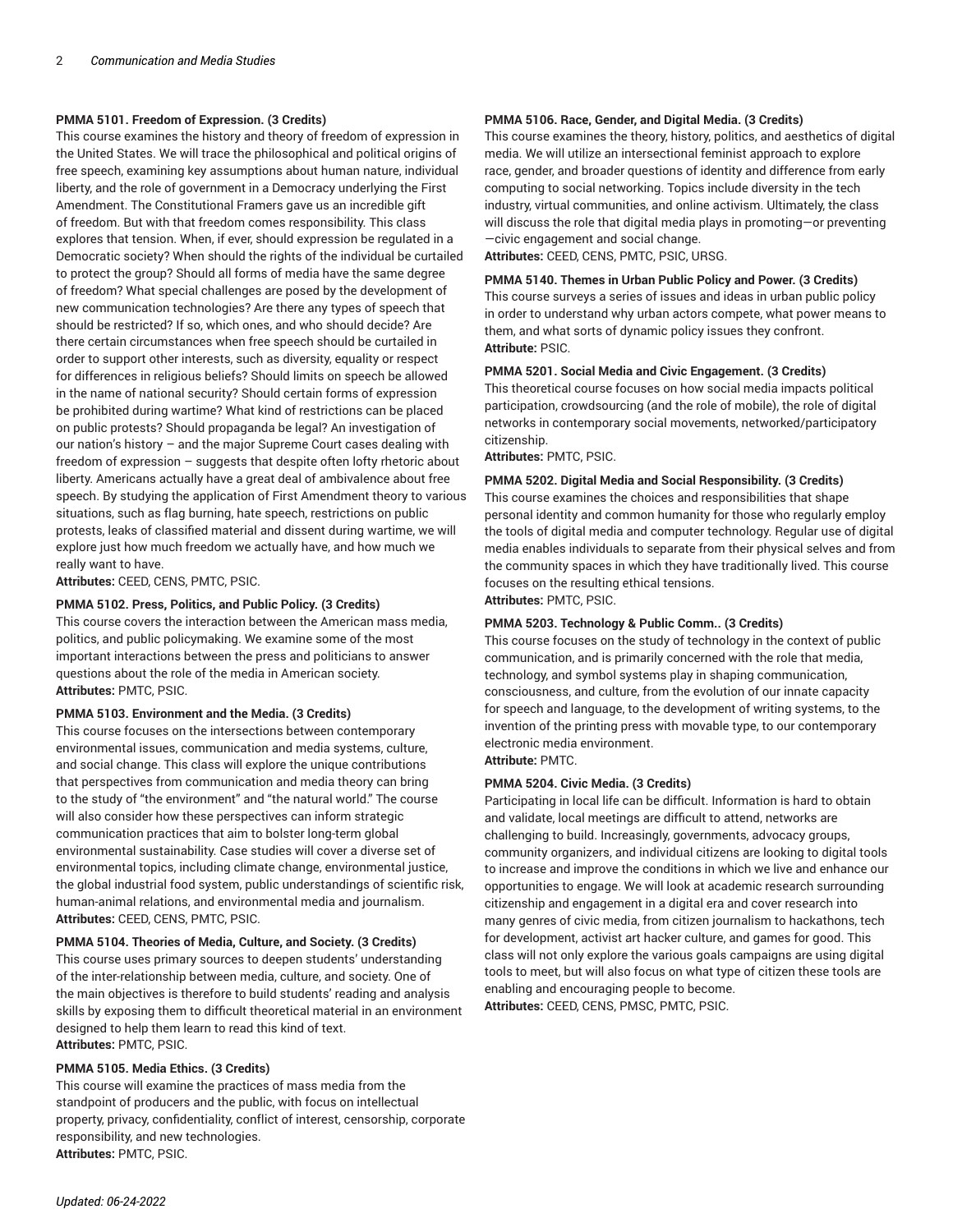## **PMMA 5205. Social Entrepreneurship. (3 Credits)**

This course provides an overview of the use of business and entrepreneurial skills to drive social change. Students will analyze different definitions of social entrepreneurship, examine the fundamental theories and frameworks of social entrepreneurship, and engage with current debates around social change. Social ventures around the New York City area will be used as case studies of sustainable solutions to social problems.

**Attributes:** PMTC, PSIC.

#### **PMMA 5206. Social Media and Political Campaigns. (3 Credits)**

Social media has changed political campaigns in ways both incremental and monumental. This course will lead students in analyzing the practices, strategies, and tactics of contemporary campaigning in order to learn best practices across a variety of social media channels, understand how such practices impact traditional theories of political communication, and assess their role in our democracy. This class will be oriented around changes seen in the 2016 and 2018 elections, and will emphasize both how to do the work of social media campaigning as well as how to study it. Over the course of the semester, we will focus on cutting-edge issues like bots and misinformation, meme production, microtargeting in social media ads, gamification, using Twitter to drive earned media, and more. Students will read both practitioner and academic approaches to each topic, and will develop a final project that can be either applied or research-based. **Attributes:** PMSC, PMTC.

#### **PMMA 5207. Mapping Injustice. (3 Credits)**

This course centers "mapping" as an organizing theme for understanding and engaging social justice and injustice because of its expanding role in literally and metaphorically arranging contemporary life. The everyday adoption of new spatial media—such as web-based mapping platforms, geosocial apps, and locative data—increasingly orient how society understands the past, experiences the present, and plans for the future. To map social (in)justice is to consider how spatial media can help draw together dichotomies such as medium/method, art/science, and ontology/epistemology so as to trace, represent, and rework matters of inequity.

#### **Attributes:** HUHR, PSIC.

**PMMA 6101. Audio Narrative (Reporting and Production). (3 Credits)** THIS COURSE TAKES PLACE OFF CAMPUS AT WNYC STUDIOS (Varick Street in Hudson Square, Manhattan). From spot news to feature reporting, students in this course will learn how to produce audio journalism with public media values. The class will focus on how to craft and report compelling, attention-holding narratives. The course will cover the fundamentals of strong audio journalism, including quality sound gathering, strong interview techniques, writing for the ear, and authentic vocal delivery.

**Attributes:** PMMJ, PMTC.

## **PMMA 6102. Video Narrative (Reporting and Production). (3 Credits)**

This course is a workshop for students who want to elevate their skills in creating videos that have strong story lines and exhibit best practices in reporting and production. Students will learn the elements that go into making compelling videos, including story selection, casting and interviewing your characters, shooting strong visuals, and writing and editing for clarity and impact. You'll also learn to weave facts and issues into the narrative and make sure your stories are journalistically sound. Students who have not taken the necessary prior courses (PMMA 5002 or PMMA 6210) may request permission from the instructor to take this course.

**Attributes:** PMMJ, PMTC. **Prerequisites:** PMMA 5002 or PMMA 6210.

## **PMMA 6103. Data Journalism and Interactive Graphics. (3 Credits)**

This class will blend theories of digital media and journalism with journalistic practice and the development of skills related to both understanding and translating big data. This emerging discipline touches on information and interactivity design, mapping, graphing, animation tools, and data analysis. In this class, we will apply these interdisciplinary areas of study to the practices of reporting and editing as they relate to gathering, analyzing, and visualizing interactive data-driven stories. We will focuses not only on official journalism, but also include awarenessraising efforts by advocacy/civic groups.

**Attributes:** DATA, PMMJ.

#### **PMMA 6104. Alternative and Advocacy Journalism. (3 Credits)**

Students will learn how to produce, aggregate and disseminate journalistic content with the explicit goal of making disadvantaged communities better informed, connected to one another, and able to influence policy decisions. We will focus the voice-giving role played by citizen journalism, giving special attention to the content, economics, and community-building role played by ethnic, youth, homeless, incarcerated media sectors, and the role played by digital media. **Attributes:** HUHR, PMMJ, PMSC.

## **PMMA 6105. Cross-Platform Journalism. (3 Credits)**

\*THIS COURSE TAKES PLACE OFF CAMPUS AT WNET STUDIOS— (8th Ave & 50th St)\* This course is offered in collaboration with WNET, New York's public television station. The course will focus on teaching students to craft video pieces for public television, including story generation, interviewing, reporting, writing, shooting video and editing. The course will also cover how to create content for digital media including websites and social media platforms. Students will learn best practices in broadcasting and discuss ethical issues facing multimedia journalists, particularly those in public media. **Attribute:** PMMJ.

#### **PMMA 6106. Online Journalism. (3 Credits)**

This course centers on the most current trend facing journalism today: the Internet's effect on the content of news media and the work of reporters. The course begins with a survey of open source journalism and convergence culture, examining the collision between old and new media, and the mass amateurization of professional communication. We will consider the transformation of journalism in the digital age in light of the apparent shrinking size of articles, the reduction in readers' attention span, and the decline of deep reading. **Attribute:** PMMJ.

## **PMMA 6107. Opinion Writing. (3 Credits)**

This course explores the great American tradition of opinion writing and commentary in traditional print and evolving online formats in order to gain an understanding of contemporary social, professional and intellectual concerns in the practice of journalism. This is as much an exploration of critical thinking as it is of writing, so there will also be emphasis on aspects of philosophy, logic and argumentation. The course will attempt to cover print, broadcast and all forms of new media. **Attribute:** PMMJ.

#### **PMMA 6108. Advanced Interviews and Profiles. (3 Credits)**

This course will teach students advanced reporting and profile writing for different multimedia journalism platforms. Heavy emphasis will be placed on the art of interviewing. Students will learn how to compose interviews, invite subjects to interact with them on the meaningful level, and engage with public issues.

**Attribute:** PMMJ.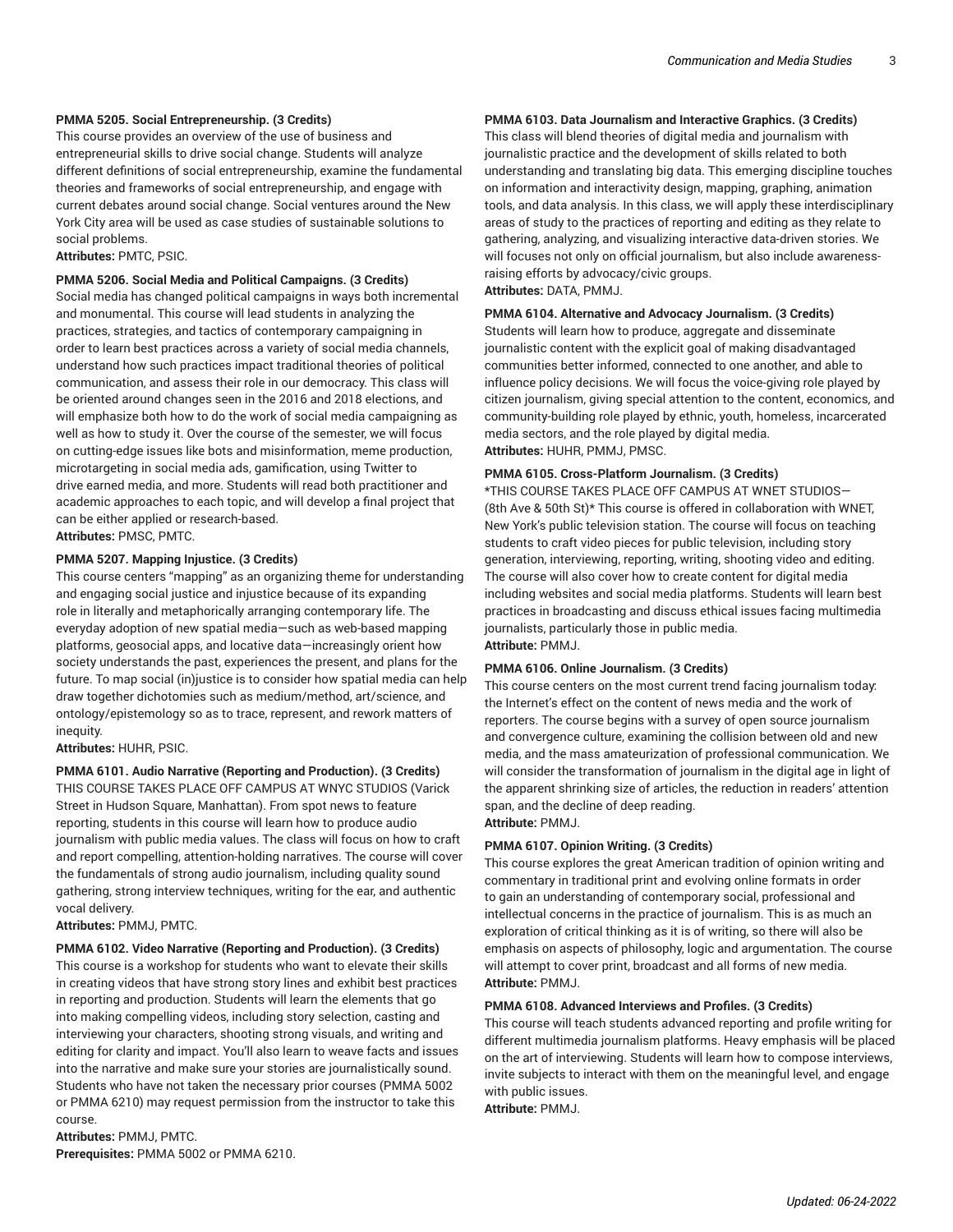## **PMMA 6109. First Person Journalism. (3 Credits)**

First person journalism is nothing new. As part of the New Journalism movement, reporters like Tom Wolfe and Joan Didion have been infusing their storytelling with subjectivity for decades. Still, the digital shift in journalism and explosion of social media has brought a new wave of first person journalism to the web. This course will explore the history of first person journalism and help students use first person perspective to bring reported pieces to life. Students will look critically at the form to consider the limitations of personal narrative in journalism. On that note, this course will not be limited to personal narratives. Students will also work on reported stories in which their experiences as journalists and citizens impacts their storytelling structure. **Attribute:** PMMJ.

## **PMMA 6110. Digital Storytelling. (3 Credits)**

This class explores storytelling in emerging platforms. From the still image and the soundscape, we will evolve to discuss the tools and narrative forms across digital film-making, game design and interactive web narratives. Exposure to and workshops in integrated storytelling technologies will enable students to create story projects of their own. **Attribute:** PMMJ.

## **PMMA 6111. Advanced Writing and Enterprise Reporting. (3 Credits)**

PMMA 6111: Advanced Writing and Enterprise Reporting This advanced course builds upon PMMA 5002, Public Journalism, to continue students' development as writers and reporters. While this is a multimedia journalism course, the focus is on the written word. The course will focus on driving students towards a professional level in their writing, interviewing, and narrative choices. Students will write and report a wide range of stories, focusing on enterprise and in-depth reporting. Must have previously taken PMMA 5002 Public Journalism. Students who have not taken the necessary prior courses may request permission from the instructor to take this course. TRACK: PMMA Journalism. **Attributes:** PMMJ, PMTC.

**Prerequisite:** PMMA 5002.

## **PMMA 6201. PR for the Public Interest. (3 Credits)**

This course is designed to simulate the real-world public relations needs of an organization in the non-profit, advocacy or public interest sectors. It covers the wide 1range of PR needs and functions such organizations have, preparing students to succeed in organizational environments from large, established charities or NGOs to start-ups, from grassroots advocacy groups to blended businesses involving social entrepreneurship.

**Attribute:** PMSC.

**PMMA 6203. Marketing and Branding in the Public Interest. (3 Credits)** Social marketing seeks to integrate research, best practice, theory, audience, and partnership insight to inform the delivery of social change programs that are effective, efficient, equitable and sustainable. This course offers a strategic framework for developing a social media advocacy campaign, using social and digital media to help shape public debate, mobilize public action and to speak directly to those with influence to help bring about social change. **Attributes:** CEED, CENS, PMSC, PMTC.

## **PMMA 6204. Cross-Platform Comm Strategies. (3 Credits)**

This course will use theory and practice to learn the skills needed to produce cross-platform campaigns that successfully target and reach key populations. Additionally, we will focus on the socio-technical conditions that make this approach necessary and practical in today's media environment. We will highlight areas of viral content, the politics of platforms, translating messages across channels, and creating spreadable media within the context of advocacy, electoral and nonprofit sectors.

**Attribute:** PMSC.

#### **PMMA 6205. Online Analytics and Metrics. (3 Credits)**

In this course, you will learn how to use data to construct, analyze, and circulate stories that are important to you. Analytics from email CMS systems, websites, and social media can tell you about who's reading your content, what messages are working (and which aren't), and help you increase or refine their reach. This course will focus on theories behind using data to assess refine, and target messages, and cover best practices for doing so through hands-on work with a variety of commonlyused platforms.

**Attributes:** DATA, PMSC.

## **PMMA 6206. Persuasion and Public Opinion. (3 Credits)**

This course blends theory and practice to explore how we convince others to change their attitudes or behavior in order to accomplish specified goals. Working in multiple contexts, the course is designed to help students become better analysts and evaluators of persuasive messages in several social and political arenas; better persuaders—better at recognizing opportunities for influence, and at employing effective strategies for convincing others and building support; and more versatile at persuasion across a variety of communication channels and media platforms.

**Attributes:** HUCB, PMSC.

## **PMMA 6207. International Communication. (3 Credits)**

This course aims to provide students with an international perspective to better understand communication theories and practices in different parts of the world. This global vision is especially important for communication scholar-practitioners, who will need to examine different actors, relationships, and trends in the global communication landscape as they get ready for their own role in their future career. This course will combine conceptual learning and class projects to help students gain both a theoretical foundation and firsthand research experience about international communication. Topics such as globalization, media and technology, audience, advocacy, and much more will be discussed in this course.

**Attributes:** HUCB, PSIC.

## **PMMA 6208. Data and Communication. (3 Credits)**

Obtaining, interpreting, visualizing and displaying data are essential skills for communication professionals in the 21st Century. Featuring hands-on practice and examples, this course explores a wide range of data based communications, ranging from campaign strategy to data journalism and advertising tactics. Students will work on in-depth projects that require a demonstrable understanding of data, visualization, strategy, testing and evaluation.

**Attributes:** PMSC, PMTC.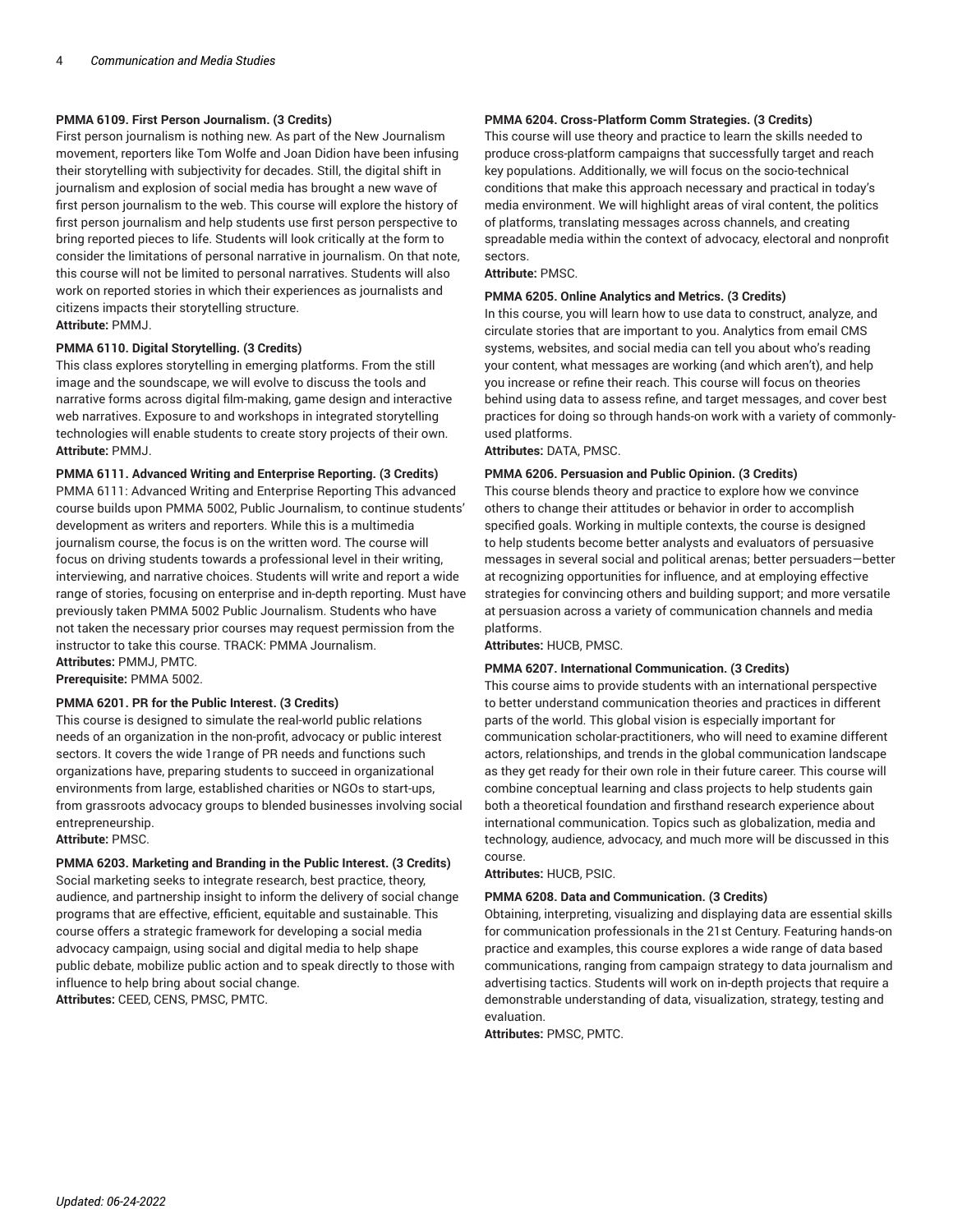## **PMMA 6209. Storytelling for Public Good. (3 Credits)**

In this class, students will focus on how to craft stories that inform, mobilize, or persuade, and ultimately serve the public interest. Special attention will be paid to the role of narrative in both journalism and advocacy and changing channels of storytelling, including film and television, long form and citizen journalism, interactive documentaries, and games for social change.

**Attributes:** PMSC, PSIC.

## **PMMA 6210. Cross Platform Production. (3 Credits)**

This course will provide students with a variety of production skills for media-oriented professions, including shooting and editing for sound, still image, and video, with an eye toward editing for a variety of digital platforms. Students will be expected to produce professional quality content over the course of the semester. This will build upon the Public Media program's summer workshop course. **Attribute:** PMTC.

## **PMMA 6211. Public Relations and Strategic Communication for Nonprofits. (3 Credits)**

This advanced course builds upon the topics covered in PMMA 5003, Strategic Communication, to deepen students' understanding of how nonprofit organizations undertake internal and external communication. Through lectures, writing assignments, projects, and in-class workshops, students will learn how public relations is practiced in the nonprofit world and how nongovernmental organizations use internal and external communications strategically. The course will cover creating advocacy content including press releases, op-ed pieces, and newsletters. The course will also cover channel planning and the execution of social media campaigns in ways that are appropriate for nonprofit organizations. The class will also give students experience in crisis communication and reputation management. TRACK: PMMA Strategic Communication. **Attributes:** PMSC, PMTC.

## **PMMA 6212. Digital Media and Advocacy. (3 Credits)**

This course will focus on how two broad types of advocacy—social movements and campaigns—work in a digital age, and will help students develop skills that will apply to nonprofit advocacy, community organizing, electoral campaigning, and activism broadly speaking. Students will also develop a critical perspective on how activists, nonprofit organizations, and political strategists develop strategies to inform, persuade, and mobilize groups of people around an issue or cause. This course will cover a range of practical tactics and strategies for using particular digital media platforms—from mundane tools like email and SMS to emerging social media—to impact political participation.

**Attributes:** PMSC, URST.

## **PMMA 6398. Internship. (3 Credits)**

The internship will be chosen by the student, working in conjunction with the graduate director. This internship is to be supervised by an appropriate faculty member, and will involve regular meetings, bi-monthly reports, and a final written summary of the internship experience.

## **PMMA 6399. Internship II. (3 Credits)**

Students have the possibility to do an internship for three credits per semester, for a total of up to six credits for the program. The internship will be chosen by the student, working in conjunction with the graduate director and Fordham University's career center. This internship is to be supervised by an appropriate faculty member, and will involve regular meetings, bi-monthly reports, and a final written summary of the internship experience.

## **PMMA 6619. Special Master's Project. (3 Credits)**

This course represents the culmination of the student's course of study. He/She will create a final project based on projected future plans and career path.

**PMMA 8999. Independent Study. (1 to 4 Credits)**

## **Courses in Other Areas**

*Courses in this group have the PMMA attribute and count as electives towards the M.A. in public media.*

| Course           | <b>Title</b>                                                                     | <b>Credits</b>          |
|------------------|----------------------------------------------------------------------------------|-------------------------|
| <b>CEED 5050</b> | Ethics and Society: Cross Disciplinary<br>Perspectives                           | 3                       |
| <b>CEED 6100</b> | Theories and Applications in Contemporary<br><b>Ethics</b>                       | 3                       |
| <b>CLGL 0204</b> | Access to Justice Seminar                                                        | $2 - 3$                 |
| <b>CMGB 7500</b> | Media Systems and Markets                                                        | 3                       |
| <b>CMGB 7525</b> | Cross Cultural Negotiation and<br>Communication                                  | 3                       |
| <b>CMGB 7534</b> | Leadership with PR                                                               | 3                       |
| <b>CMGB 7537</b> | Crisis Communication and Leadership<br><b>Strategies</b>                         | 3                       |
| <b>CMGB 7540</b> | Intensive Sector Analysis: Music Business                                        | 3                       |
| <b>CMGB 7554</b> | <b>Consumer Adopt of New Med</b>                                                 | 3                       |
| CMGB 759B        | Sports Media& Promotional Comm                                                   | 3                       |
| CMGB 759R        | Social Media                                                                     | 3                       |
| CMGB 75AA        | Media Executive Playbook                                                         | 3                       |
| CMGB 75AG        | <b>Intensive Sector Analysis: TV</b>                                             | 3                       |
| CMGB 75AJ        | <b>Financial Media</b>                                                           | 3                       |
| CMGB 75AK        | Persuasive Corporate Communications                                              | 3                       |
| CMGB 75AN        | Digital Media Sales Technologies and<br><b>Strategies</b>                        | 3                       |
| <b>HIST 5410</b> | Race and Gender in Modern America                                                | 4                       |
| <b>HIST 5731</b> | History of Wealth & Poverty: U.S. and<br>Comparative                             | $\overline{\mathbf{4}}$ |
| <b>HUST 5012</b> | Contemporary Issues in Humanitarian<br>Action                                    | 3                       |
| <b>HUST 5013</b> | <b>Fundamentals of Humanitarian Action</b>                                       | 3                       |
| <b>HUST 5016</b> | Monitoring and Evaluation in Humanitarian<br>Response                            | $0 - 3$                 |
| <b>HUST 5045</b> | Humanitarian Advocacy: Communicating<br>the Need and Motivating the Response     | $0 - 3$                 |
| <b>HUST 5075</b> | Leadership and Management in<br>Humanitarian Assistance                          | $0 - 3$                 |
| <b>HUST 5200</b> | <b>Protection for Vulnerable Populations</b>                                     | 3                       |
| <b>HUST 5205</b> | Children in Armed Conflict                                                       | 3                       |
| <b>HUST 5215</b> | Accountability for Sexual and Gender-<br>Based Violence in Humanitarian Settings | 3                       |
| <b>HUST 5300</b> | International Responses to Migration                                             | 3                       |
| <b>HUST 5400</b> | <b>Disaster Risk Reduction</b>                                                   | 3                       |
| <b>HUST 5500</b> | Mental Health in Complex Emergencies                                             | 0-3                     |
| <b>ISGB 7978</b> | <b>Web Analytics</b>                                                             | 3                       |
| <b>MKGB 6710</b> | <b>Customer-Driven Marketing</b>                                                 | 3                       |
| <b>MKGB 7720</b> | <b>Consumer Behavior</b>                                                         | 3                       |
| <b>MKGB 7723</b> | <b>Strategic Branding</b>                                                        | 3                       |